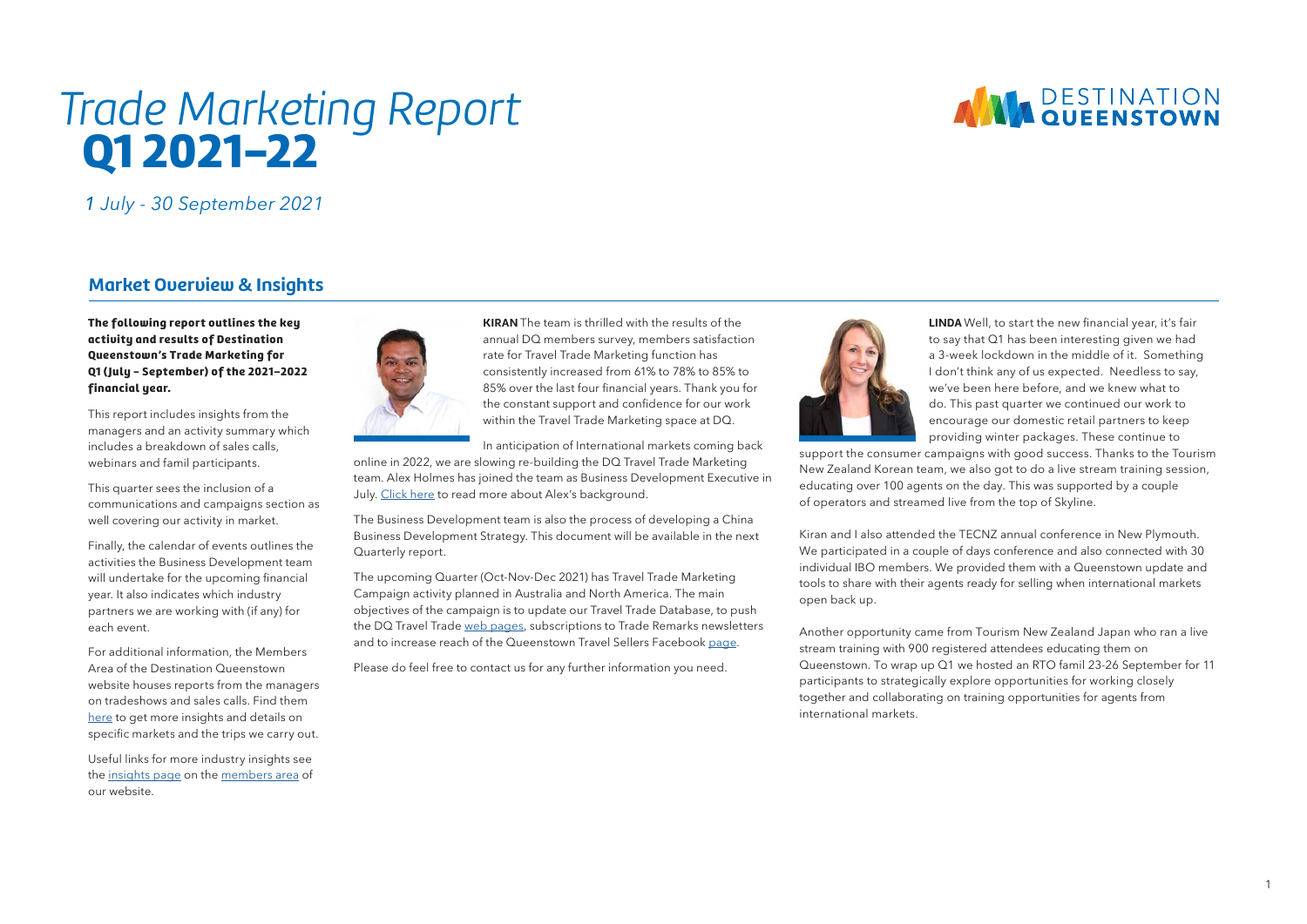# *Trade Marketing Report* Activity



## **Trade Activity Quarter 1 Summary**

This table reflects the activity that Travel Trade Marketing has carried out from 1 July 2021 - 30 September 2021. Split by market, these figures represent the country/ market the contact we have recorded sales activity with is from.

#### Webinar Training

This quarter a total of 4 webinar trainings took place reaching a total of 556 contacts. Webinar training opportunities came through webinars with Haka Tours, ANZCRO, TNZ Korean agents and featured in the Kiwi Connection Japan webinar series.

#### Sales Calls

Sales calls occurred virtually this quarter. This quarter key sales calls included contact with SnowScene, Klook, Sno'n'Ski, Travello, Abercrombie & Kent and Flight Centre.

#### Networking Meeting/Update

There was a total of 5 casual network meeting/ updates (or calls) held over the quarter from companies including Klook, Travel Brokers and Everything Travel.

#### DQ Famil Participants

This quarter the Trade team hosted 11 Famil participants as part of the RTO famil which showcased Queenstown to our neighbouring and closely related RTO friends.

|                                                     | <b>NEW ZEALAND</b> | <b>AUSTRALIA</b> | <b>WESTERN</b> | <b>EASTERN</b> | Q121-22 TOTAL<br>∆ | <b>YTD 21-22 TOTAL</b><br>⊞ |
|-----------------------------------------------------|--------------------|------------------|----------------|----------------|--------------------|-----------------------------|
| <b>WEBINAR</b><br><b>TRAINING</b><br>$\odot$<br>炁   |                    | 181              | $\bf{O}$       |                | 315 566            | 566                         |
| <b>SALES</b><br>CALLS<br>Q S                        | ×<br>.             |                  |                |                | 5                  | 5                           |
| <b>TRADE SHOW</b><br><b>APPOINTMENT</b><br>å.       |                    |                  |                |                |                    |                             |
| <b>NETWORKING</b><br><b>MEETING / UPDATE</b><br>ååå |                    |                  |                |                | 5                  | 5                           |
| DO FAMIL<br>PARTICIPANTS                            |                    |                  |                |                |                    |                             |
| <b>TRAINING</b>                                     |                    |                  |                |                |                    |                             |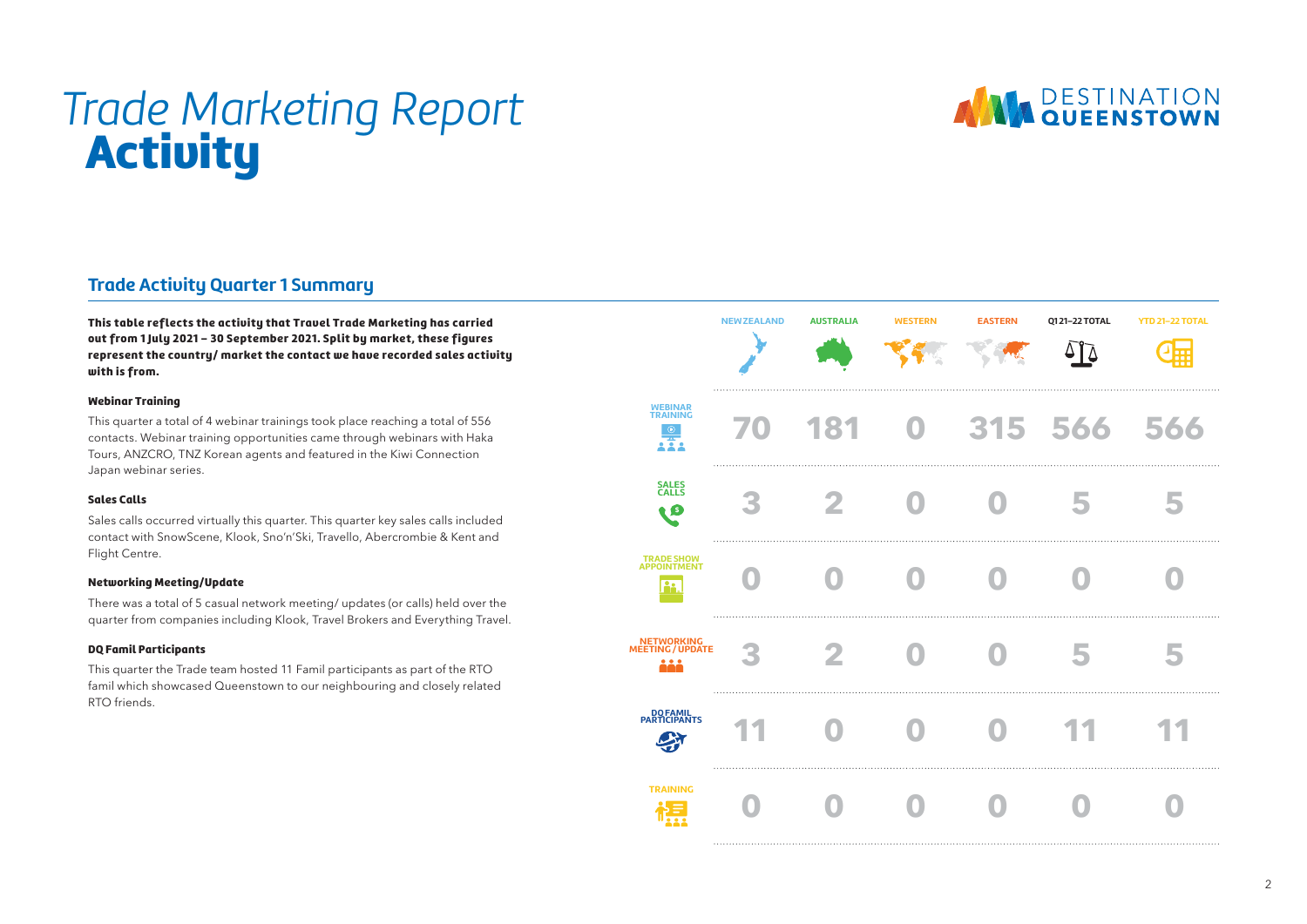# *Trade Marketing Report* **Communication**



## **Spring Trade Remarks**

This breakdown explains the reach of our seasonal "Trade Remarks" newsletter/ update that goes out to industry contacts at the start of every season. We sent out our spring Remarks in the first week of June to the New Zealand market, Australian and Rest of World Market. A link to the Spring Remarks 2021 can be found [here](https://mailchi.mp/8beaa429eed4/queenstown-nz-trade-industry-update-426167) for New Zealand.

DQ also sent out translated "trade remarks" in simplified and traditional Chinese communications to all our contacts that indicate that they look after Chinese speaking market. Simplified Chinese communications were sent to contacts who are based in China and New Zealand.

| <b>AUDIENCE GEOGRAPHY</b>                          | <b>AUDIENCE RECIPIENTS</b> | % OPEN RATE |
|----------------------------------------------------|----------------------------|-------------|
| <b>New Zealand, Austraila</b><br>and Rest of World | 5630                       | 20.1%       |
| <b>Chinese (translated)</b>                        | 41 O                       | $17.3\%$    |

### **Facebook Group**

This quarter also saw the introduction of a Closed Queenstown Travel Sellers Facebook which has become another more casual and timely way of communicating with highly engaged travel sellers from around the world.





### **Online Training Tools & Website**

#### Online Training Tools

**AUTUMN**

#### Stream On Demand Seasonal Update

The DQ Trade team was out and about shooting the winter stream on demand video. This video aimed to get viewers out around the basin with us on location and also provided a comprehensive new product update. To view the full video click [HERE.](https://www.youtube.com/watch?v=9r-OdzOqbN8)





Website Visitation

| <b>PAGE VIEWS</b><br>$\mathbf{\Omega}$       | OF QUEENSTOWNNZ.CO.NZ/TRADE 1,413                    |      |
|----------------------------------------------|------------------------------------------------------|------|
|                                              |                                                      |      |
| <b>PAGE VIEWS</b><br>$\overline{\mathbf{o}}$ | OF QUEENSTOWNNZ.CO.NZ/<br><b>TRADE/TRADE-TOOLKIT</b> | 3721 |
|                                              |                                                      |      |
| <b>VERAGE TIME</b><br><b>ON PAGE</b>         | <b>ON /TRADE PAGE</b>                                | 2:09 |
|                                              |                                                      |      |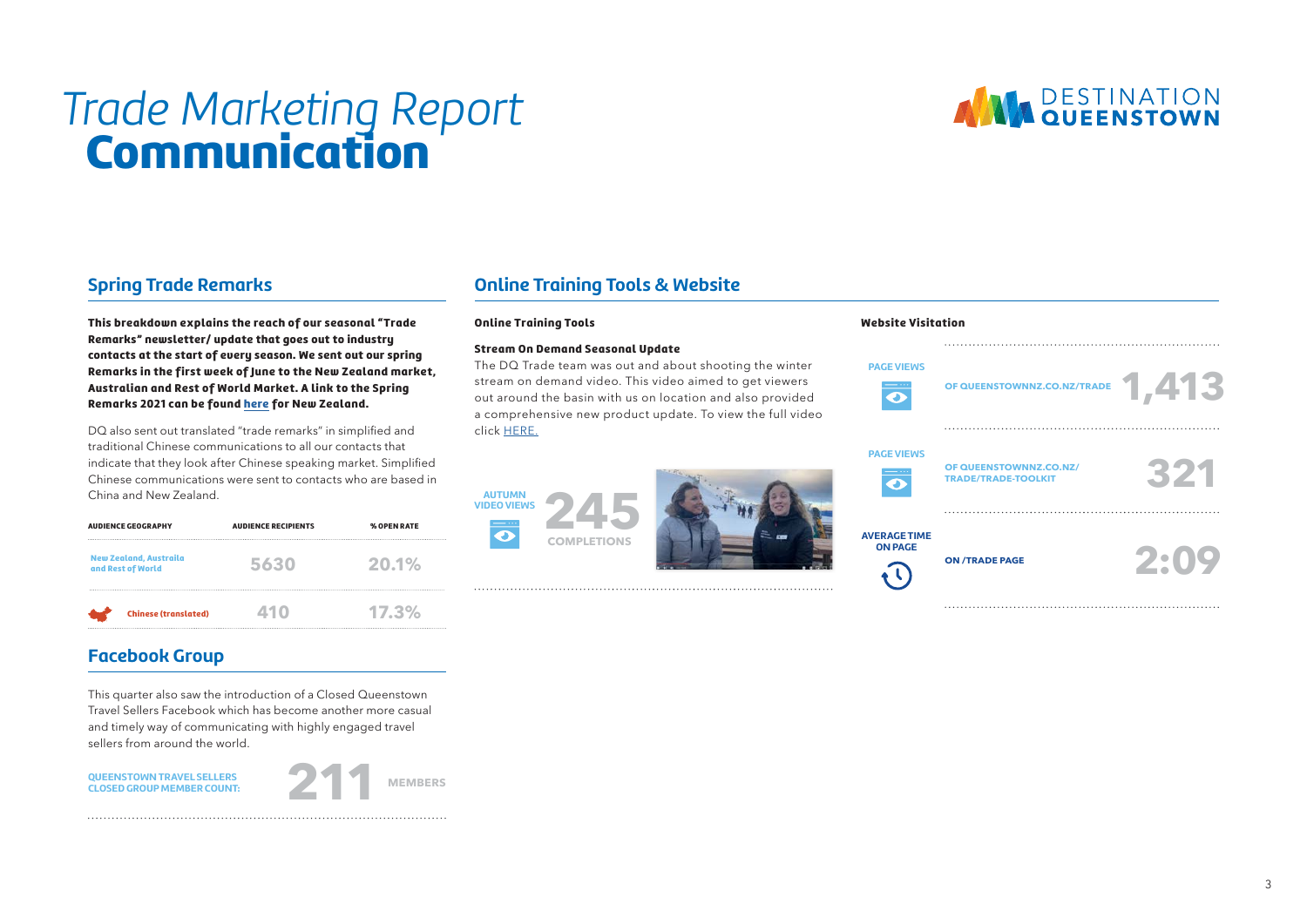# *Trade Marketing Report* **Activity & Famils**

## **ANN DESTINATION**

## **New Plymouth TEC Conference**

The TECNZ Annual Tourism Conference brings together Inbound Tour Operators (ITOs) and leading tourism businesses from around New Ze aland to discuss key issues affecting international tourism an d this y e ar, the return of long-haul international visitors to NZ. The conference provided a n opportunity to connect, discuss and strategise with e xpert speakers and delegates.

With approx. 300 attendees at the e vent, the conference programme was held over 1 . 5 days and D Q also along with operators and other RTO's where also provided the opportunity to have 3 0 individual buyer appointments with Inbound Tour Operators. Each appointment was 7 . 5 minutes i n duration and allowed u s to briefly update these inbound companies on

developments in Queenstown.<br>Appointments where with the following companies: A China Travel, Adventure South NZ, Ahipara Luxury Travel, ANZ Nature Tours, ATS Pacific, Beyond The Blue, China Travel Ser vice, D NZ Travel, Farm to Farm Tours, General Travel, GSN Pacific, Haka Tourism Group, ID Tours, Imagine N Z Travel, JTB New Zealand, Kingdom Tour, Kiwi Holidays, Leisure Time Group, Moatrek, New Zealand Educational Tours, New Zealand Journeys, Once Upon a Trip, Pacific Destinations, Pa n Pacific, Southern World, Tapoi Travel, Terra Nova Tours, The Green Spot, Travelmore International Tour, Vyom Journeys.



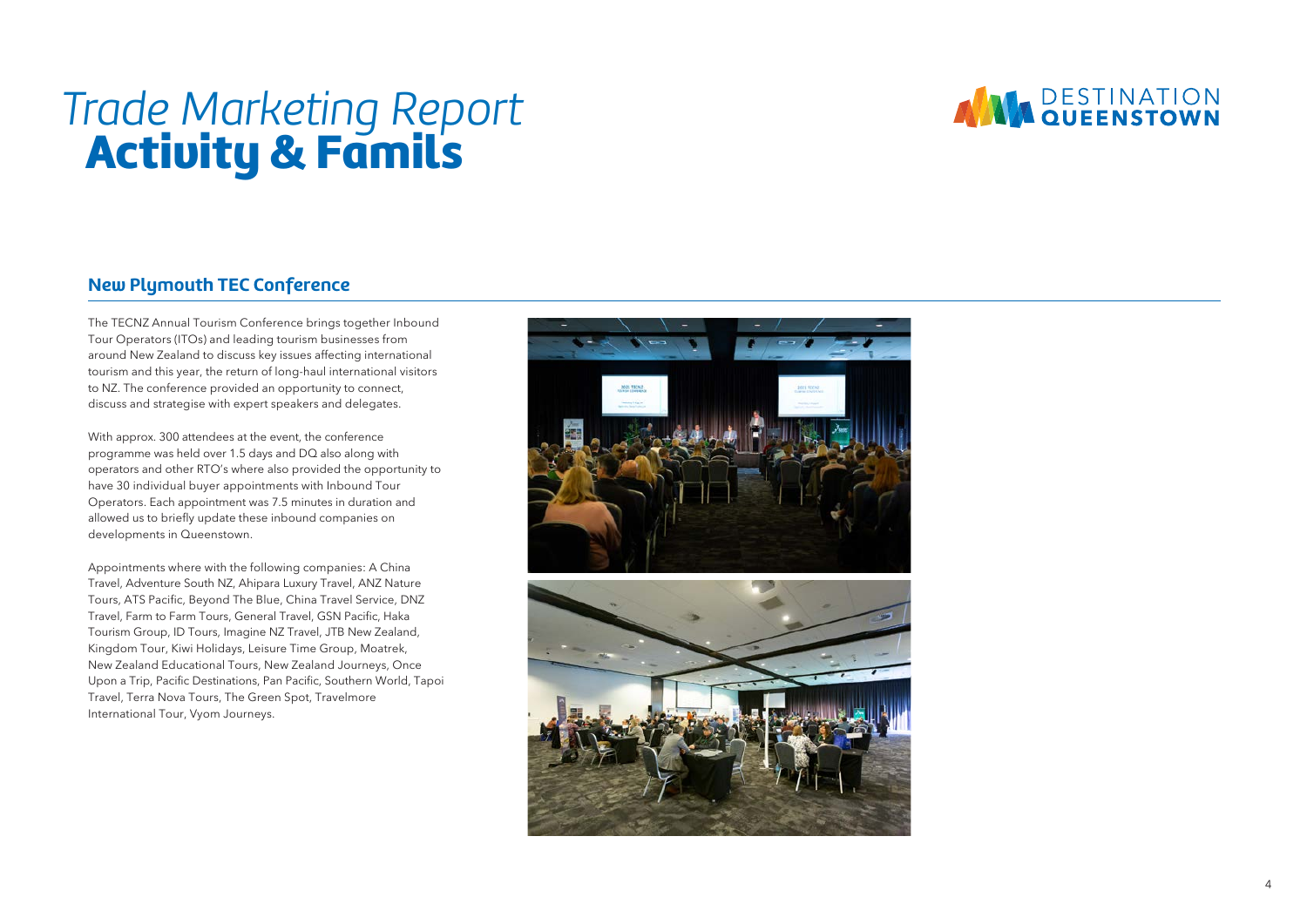

# *Trade Marketing Report* **Activity & Famils**

### **RTO Trade Marketing Team 23-26 September, 11 attendees**

Historically, Queenstown, Fiordland, and Wanaka have worked closely to promote their regions collectively to Travel Trade In long haul markets. We expect that there will be the opportunity for DQ to work with other South Island RTOs for South Island itineraries, and at the same time work with some North Island RTOs around our key segments (most notably adventure, food & drink, great walks).

In preparation for markets reopening, D Q saw huge benefit i n bringing key Travel Trade Marketing team from RTOs that are currently heavily engaged with training international travel trade on a famil to update them on new Queenstown product. It was great t o engage, learn more o n what other RTOs were doing, and begin t o discuss our collaborative approach a s w e look forward t o 2022 when markets reopen.

This wa s successfully run and included a networking session that enabled a n audience o f operators who may not have been featured o n the itinerary t o connect with the attendees. W e have received great feedback from attendees and operators, and w e are looking forward to working together on opportunities in the future.

Participants included: Great South - Ella Zhang (Asia Market Development Manager), Bobbi Brown (GM Tourism and Events), Stu Cordelle (Visit Fiordland Manager), Gemma Heaney (Visit Fiordland); Tourism Central Otago - Dylan Rushbrook (General<br>Manager), Andrea Lauder (Trade & Consumer Marketing), Jenny<br>Worth (Marketing & Administration Coordinator), Sanae Herd<br>(Trails Marketing Executive); Lake Wānaka Manager); Christchur chNZ – James Brickland (Trade P artnerships E xecutive); Destination Rotorua - Lou Baddiley (International Manager & Product Development)

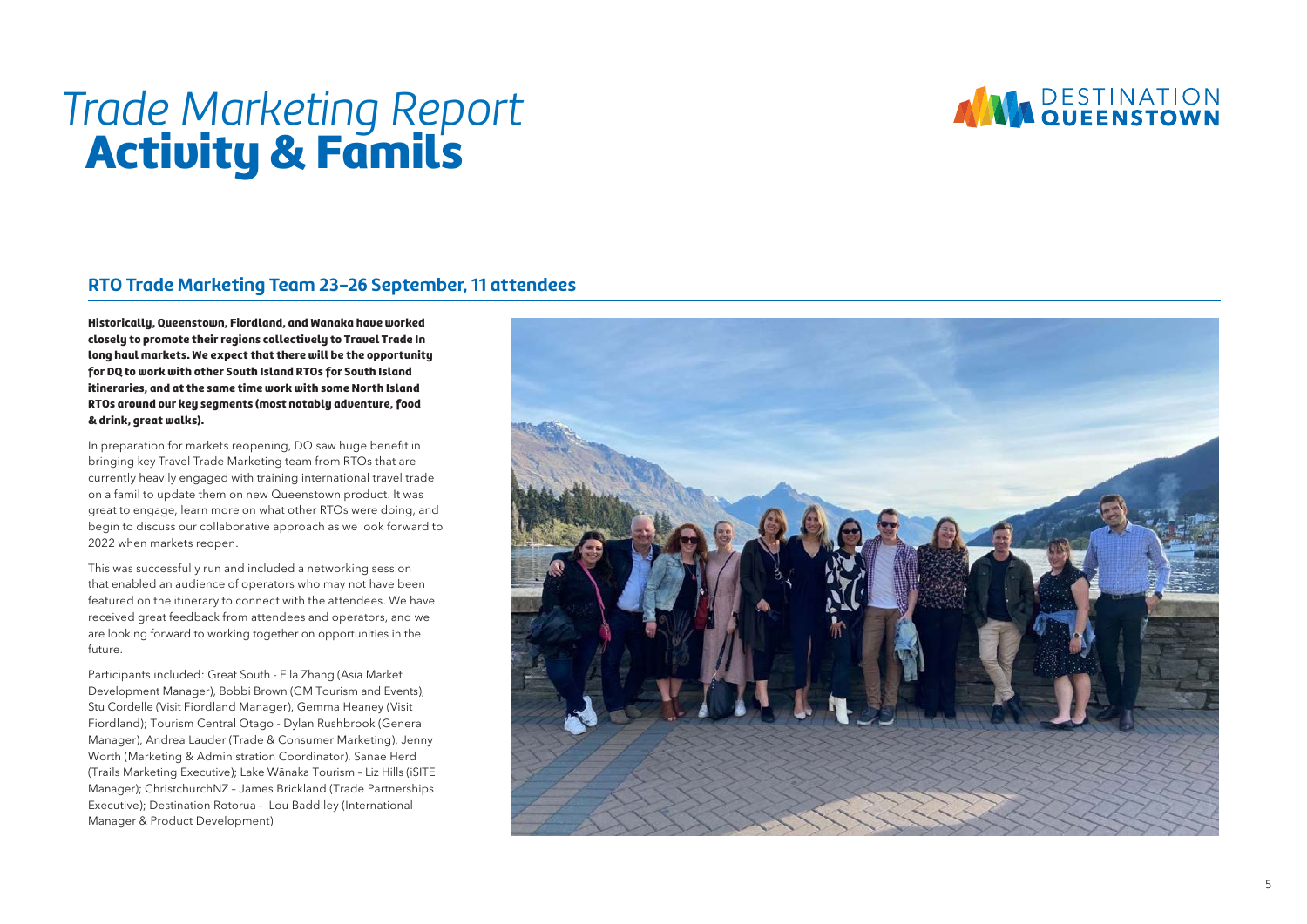# *Trade Marketing Report* **Activity & Famils**

## **ANN DESTINATION**

## **TNZ Korea agent training**

Tourism New Zealand conducted a webinar series called OnlineKia Ora Class¦ to their Korean agents, which had been in place since September 2020. There were 10 sessions in Season 1(2020-2021) with Destination Queenstown being a part of thesecond Season (2021). With over 900 registrations to the series .

The webinar was livestreamed o n Wednesday 1 1 August with Destination Queenstown supporting them o n their Queenstown feature, there were 9 2 agents i n attendance. The Online Kia Ora Class¦ was focused on maintaining trade engagement with Korean travel agents throughout the pandemic, with an emphasis o n reconnecting an d re-educating on destinations throughout New Zealand.

Their first session in Queenstown was done in June 2021 with AJ Hackett, Southern Discoveries and K-Jet which was well received by the Korean audiences. For the second session, the webinar was held o n 1 1 August a t the top o f Skyline with Kenny Wynter (ZipTrek Ecotours) and Kay Leung (Skyline) both a part of the webinar alongside Paul Hyun (host), Sora Jang and Hee Jeong Kwon (Tourism New Zealand Korea) and Destination Queenstown. The event provided a unique opportunity for Queenstown t o b e showcased t o the Korean market while the borders are closed, educating, and strengthening relationships with Korean agents. This included an outline of Queenstown and the region, and e xposure to local businesses and operators in Queenstown. You can read a full detail of the report <mark>[here](https://assets.simpleviewinc.com/simpleview/image/upload/v1/clients/queenstownnz/TNZ_Korea_Online_Kia_Ora_Class_Webinar_Series_DQ_Report_477a0d1c-3f4f-4e53-a386-6b491f74a0c2.pdf)</mark>.